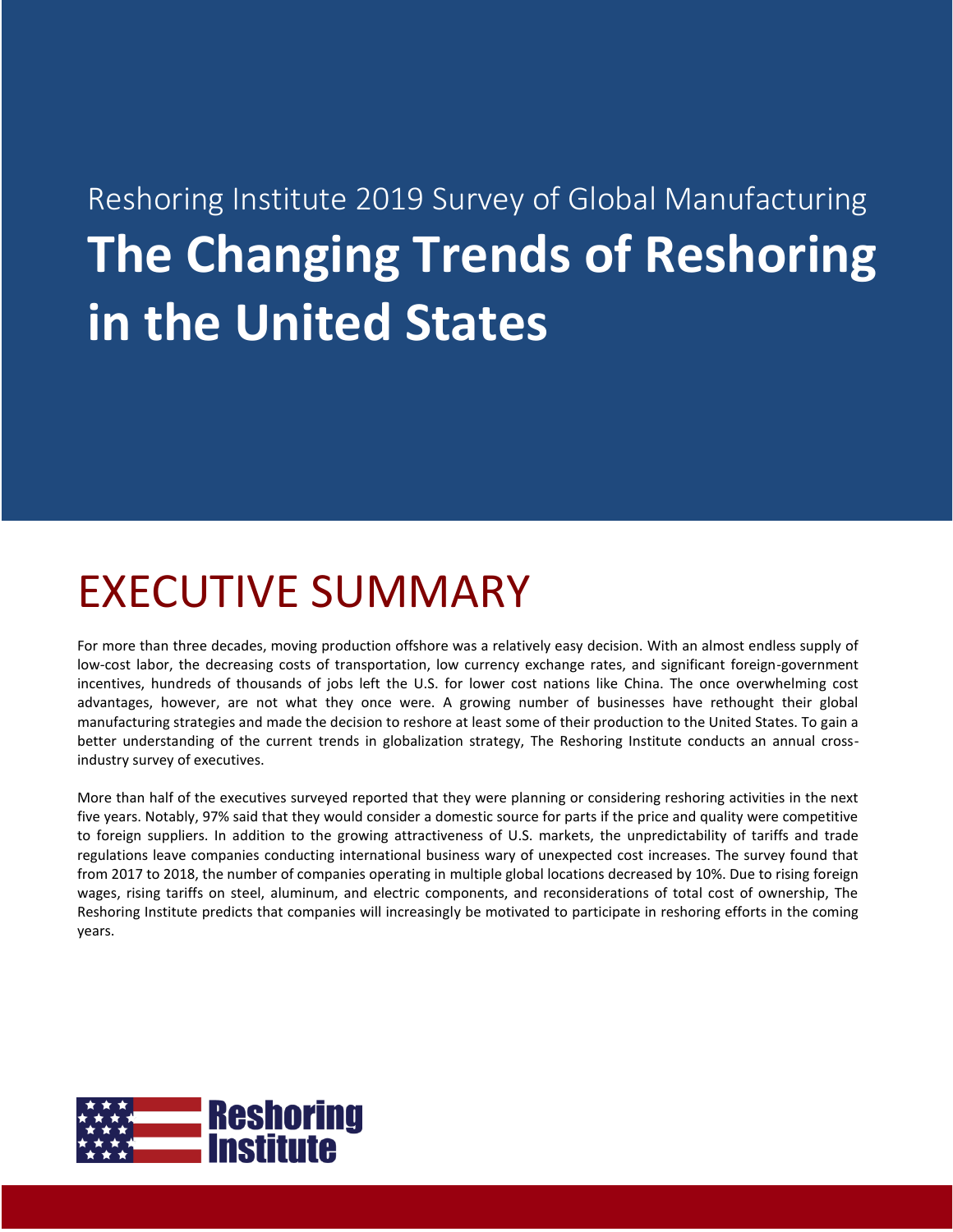## METHODOLOGY

The Reshoring Institute's online survey of manufacturing companies was designed to better understand the industry's economic health, key challenges, sourcing decisions, business objectives, and the use of automation to support key business processes. Participating companies met these criteria:

- North American companies
- Previously or currently engage in offshore production
- Larger enterprises with 100 or more employed

The survey was distributed and encompasses the 2017 and 2018 fiscal years. Respondents participated voluntarily and represented the following industries: automotive, consulting, consumer products, finance, industrial products, logistics 3PL, manufacturing, and technology. Nearly 87% of the companies surveyed are currently sourcing from multiple global suppliers. Additionally, 63% reported having global sales office, 55% have global contract manufacturers, and almost 53% shared having global manufacturing sites.

## BUSINESS FOCUS ON COST REDUCTION

According to Kinkel et. all in the report, "Measuring Reshoring Trends in the EU and US," the main reason for enterprises to move functions abroad was to cut labor and other costs. Reshoring, they explain, takes place when the trade-offs between cost advantages, market and knowledge seeking, transaction costs and maintaining control are not advantageous for the firm anymore. Figure 1 breaks down the issues respondents who source inputs overseas (across the industries surveyed) experienced in 2017 and 2018.

#### FIGURE 1:

### **Issues Experienced from Sourcing Overseas, 2017-2018**

| Latency/delays in shipping                                           |        | 71.05% |  |  |  |
|----------------------------------------------------------------------|--------|--------|--|--|--|
| <b>Production schedule delays</b>                                    |        | 63.16% |  |  |  |
| Inconsistent quality                                                 | 55.26% |        |  |  |  |
| Substitution of parts/raw materials vs. what was requested<br>38.16% |        |        |  |  |  |
| 31.58%<br>P theft                                                    |        |        |  |  |  |

In the U.S., the 2017 the Tax Cuts and Jobs Act helped to fuel the increase in U.S. reshoring and manufacturing expansion. Reducing the tax burden on manufacturers has made America more competitive with industrial nations' tax rates around the world.

Delays in shipping were reported by 71.05% of respondents, 63.16% said had schedule delays, 55.26% experienced inconsistent quality, 38.16% had issues with substitution of parts and a staggering 31.58% reported IP theft. These issues experienced from sourcing overseas coupled with the below factors have led to 10% of companies surveyed to the decision to participate in reshoring activities from 2017 to 2018.

### FIGURE 2:

Reasons for US Companies to Reshore, 2017-2018

| International logistics costs            |        |        |        |  | 69.74% |
|------------------------------------------|--------|--------|--------|--|--------|
| Proximity to customers and markets       |        |        | 55.26% |  |        |
| Total cost of ownership evaluation       |        | 51.32% |        |  |        |
| <b>Risk mitigation</b>                   |        |        | 50.00% |  |        |
| <b>Quality issues</b>                    |        | 48.68% |        |  |        |
| Latency in supply chain                  |        | 44.74% |        |  |        |
| Time to market                           |        | 43.42% |        |  |        |
| <b>IP</b> issues                         | 34.21% |        |        |  |        |
| Currency exchange                        | 30.26% |        |        |  |        |
| Localization of product                  | 30.26% |        |        |  |        |
| <b>Rising labor costs</b>                | 30.26% |        |        |  |        |
| Opportunity to innovation                |        |        |        |  |        |
| 22.37%                                   |        |        |        |  |        |
| Political instability<br>19.74%          |        |        |        |  |        |
| Communication problems with foreign      |        |        |        |  |        |
| 18.42%                                   |        |        |        |  |        |
| Green/sustainability considerations      |        |        |        |  |        |
| 17.11%                                   |        |        |        |  |        |
| US/state/local government incentives     |        |        |        |  |        |
| 15.79%                                   |        |        |        |  |        |
| Opportunity to automate/redesign factory |        |        |        |  |        |
| 14.47%                                   |        |        |        |  |        |
| Positive PR & Marketing                  |        |        |        |  |        |
| 11.84%                                   |        |        |        |  |        |

As shown by Figure 2 above, the top five reasons for reshoring include international logistics costs (69.74%), proximity to customers and markets (55.26%), total cost of ownership evaluation (51.32%), risk mitigation (50.00%), and quality issues (48.68%).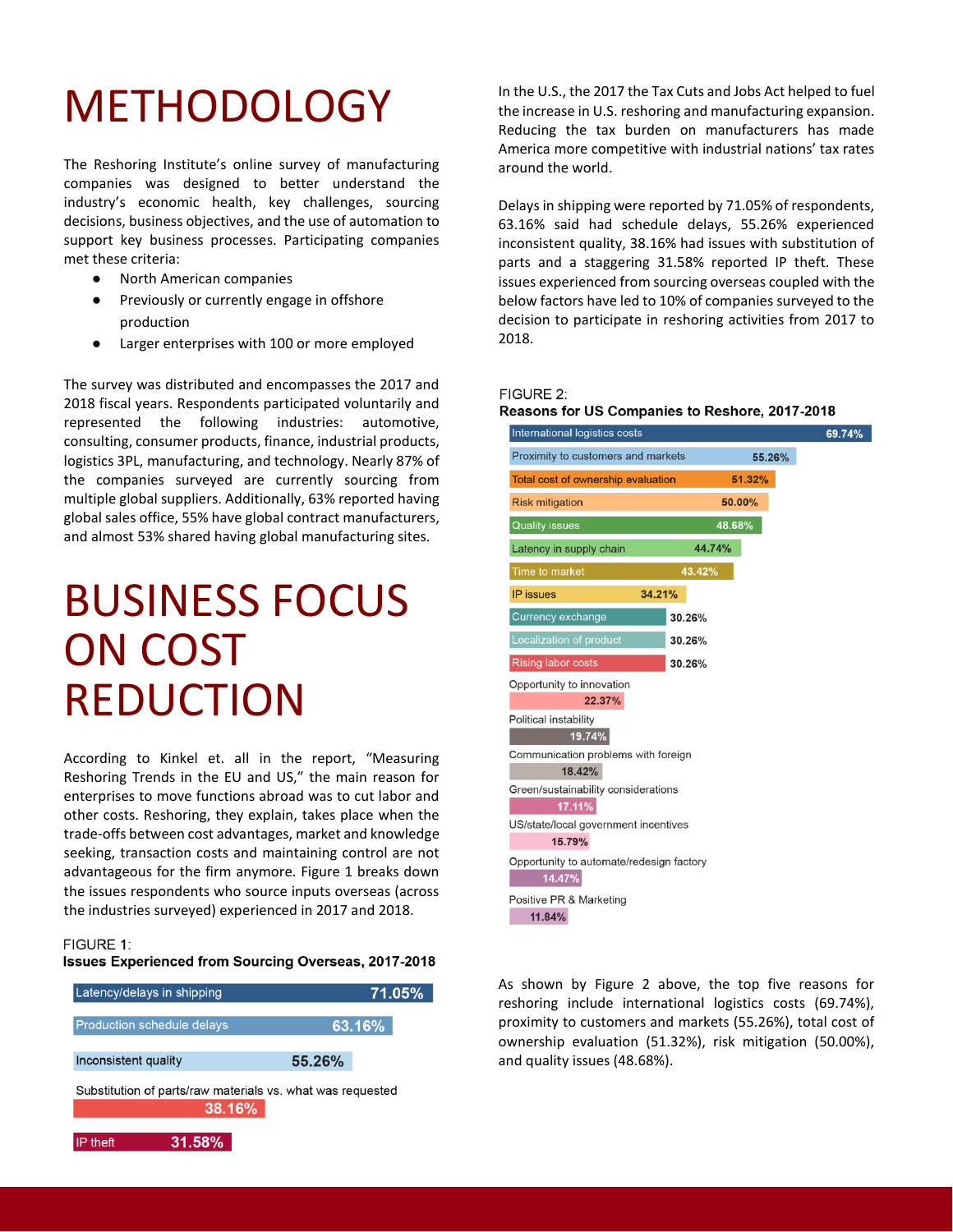$FIGURE 3.$ 

Reshoring Justifications by Category, 2017-2018



The eighteen survey options incentivizing reshoring activities can be grouped into the following five categories: costs, flexibility and lead time, quality, policy related issues, and innovation. From Figure 3, we can see that costs were the largest motivator for US companies to consider reshoring activities. This reflects a contradiction to the claim that offshoring is beneficial to reduce total costs. Michael Zinser, a senior partner at the Boston Consulting Group, says, "Given the big differences in wage growth and productivity  $-$  and the greater attention companies are paying to total cost – there is good reason to believe that the cost-competitiveness of the U.S. compared with China and many other major export economies will continue to improve in the near term."<sup>1</sup> The decreasing costs and improved capabilities of advanced technologies also makes manufacturing in the US more attractive than in economies whose chief advantage is cheap labor, says the Boston Consulting Group. In addition to reassessing total costs of ownership, The Reshoring Institute's survey found that over 80% of respondents are also looking into new software systems and 70% are considering investing in robotics to improve production efficiencies.

1. [https://www.bcg.com/en-us/publications/2015/reshoring-of-manufacturing](https://www.bcg.com/en-us/publications/2015/reshoring-of-manufacturing-to-the-us-gains-momentum.aspx)[to-the-us-gains-momentum.aspx](https://www.bcg.com/en-us/publications/2015/reshoring-of-manufacturing-to-the-us-gains-momentum.aspx)

### THE CHALLENGE OF UNCERTAINTY

While the majority of companies reported interest in reshoring, some remain hesitant. Respondents were asked, "If you are considering reshoring and have not yet started, what if anything, is delaying you in doing so?" The findings are shown in Figure 4 below. The largest factor in delaying companies from reshoring, comprising of 54.17% share of responses was concerns of high labor costs. Other factors include not having a facility in the U.S. (50%) as well as finding a workforce with the skills needed for production (29.17%). Executives were also concerned by resistance from the Board of Directors (20.83%), lack of internal expertise (12.50%), high material costs (8.33%), and environmental regulations in the U.S. (8.33%).

#### FIGURE 4:

#### Reasons to Withhold from Reshoring Activities, 2017-2018

| <b>High labor costs</b>                  | 54.17% |
|------------------------------------------|--------|
| No current facility                      | 50.00% |
| Skilled workforce                        | 29.17% |
| <b>Board of Directors concerns</b>       | 20.83% |
| No internal expertise<br>12.50%          |        |
| High material costs<br>8.33%             |        |
| <b>Environment restrictions</b><br>8.33% |        |

Uncertainty also arises from taxes and tariff regulations. When asked if the current administration has an impact on the respondent's reshoring considerations, 34% said yes. This is due to the impact tariffs have on the costs of importing and exporting goods when conducting international business.

# **CONCLUSION**

The Reshoring Institute's annual survey capturing data from executives across various industries in 2017-2018 had these key findings:

- Companies are reevaluating reshoring decisions based on total cost of ownership, rather than purely on tax incentives or low-cost labor
- 97% of respondents would consider a domestic source for parts if the price and quality were competitive to foreign **suppliers**
- Reducing logistics costs, proximity to consumers, and total cost of ownership evaluation are three most referenced reasons for participating in reshoring activities
- Investments in automation, skilled workforces, preferences for quality, and tariffs are key factors for many companies to reshore to the United States